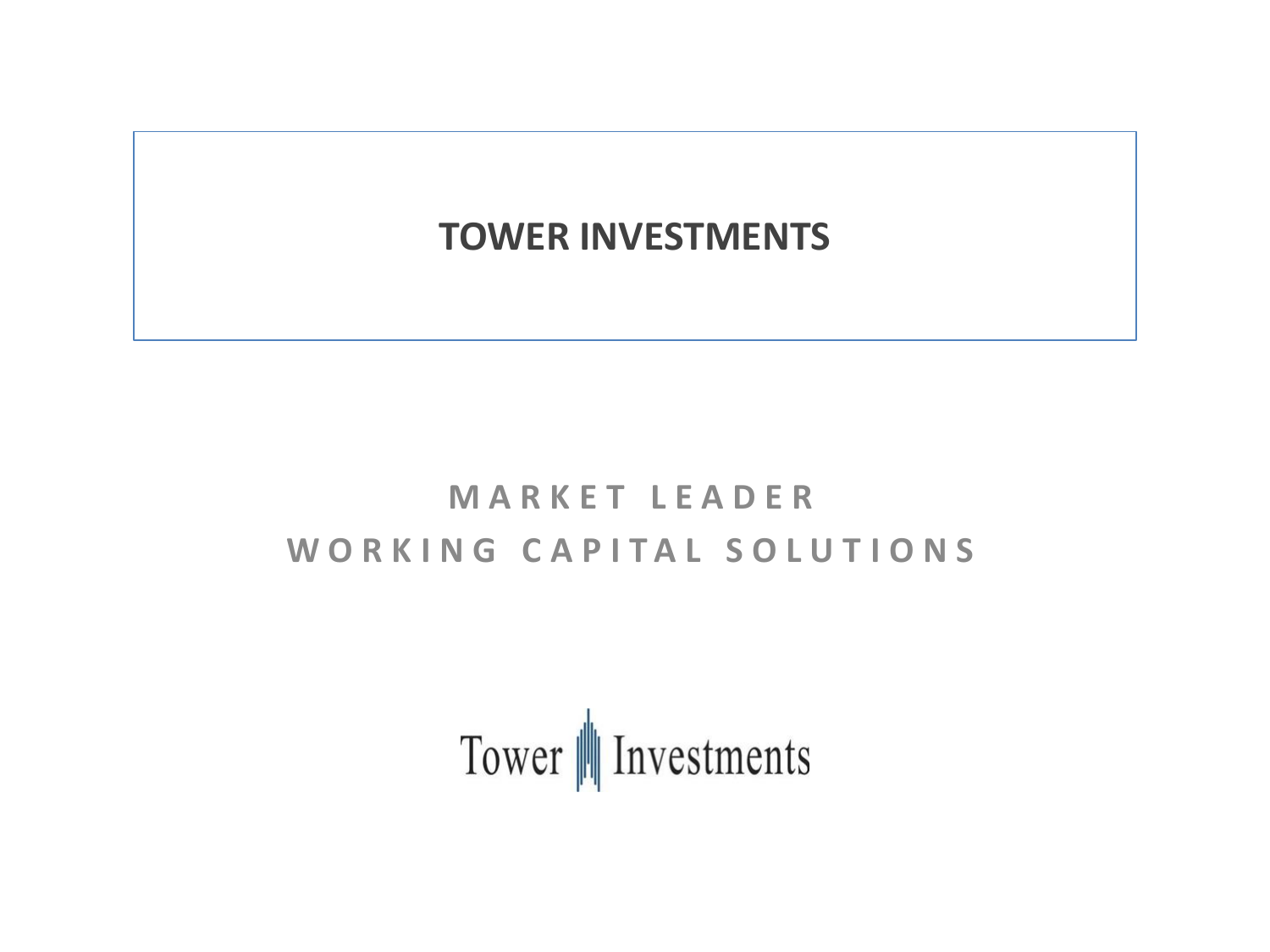## TOWER INVESTMENTS OVERVIEW

We will always push the boundaries to meet the needs of our customers while continuing to support the values of our business partners.

#### **BACKGROUND ON TOWER INVESTMENTS**

- Founded in 1994, Tower Investments services some of the largest corporate entities in South Africa and abroad, whilst at the same time ensuring its myriad of SME customers are catered for with the highest levels of service available in the industry;
- Tower Investments deploys expert asset finance and cash flow solutions to the Sub-Saharan market by utilising a combination of in-house facilities and strategic banking and funder partnerships. The most significant of which is the introduction of a securitization program together with 'A rated' insurance cover to source funds from the debt capital markets. This enables Tower Investments to introduce an unparalleled number of finance structures to its customer base;
- The expertise and systems housed within Tower Investments enable turnkey financial solutions for customers wishing to acquire various forms of equipment, enhance working capital, improve operational cash flow and more effectively manage cash to cash cycles. By partnering with our customers, we can tailor a financial solution to suit your specific requirements.

### SOURCE OF FUNDING



Tower

Investments

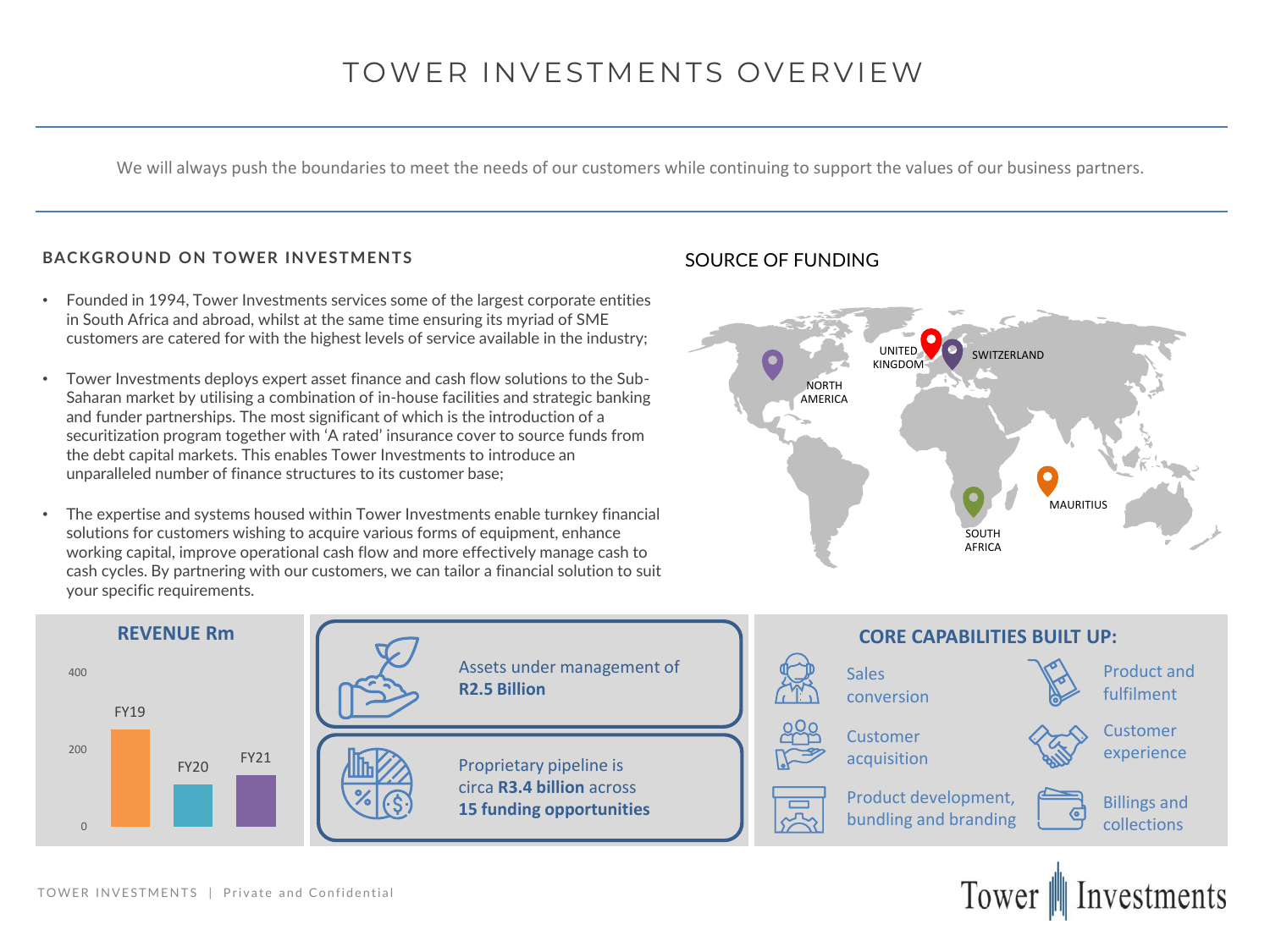# TOWER INVESTMENTS PRODUCTS & SERVICES

Tower Investments will constantly strive to develop innovative and customised solutions to satisfy our customer's unique business requirements

### **OUR SOLUTIONS CATER FOR:**

| <b>Supply Chain Finance</b>                                                                                                                                                    | <b>Operating Rentals</b>                                                                                                              | <b>Vehicles &amp; Material Handling</b>                                                                                                                                                                  | <b>Bridging Finance</b>                                          |
|--------------------------------------------------------------------------------------------------------------------------------------------------------------------------------|---------------------------------------------------------------------------------------------------------------------------------------|----------------------------------------------------------------------------------------------------------------------------------------------------------------------------------------------------------|------------------------------------------------------------------|
| Tower Investments have established<br>facilities both locally and off-shore to<br>finance your supply chain through<br>leading credit institutions and<br>international Banks. | ❖ Information Technology<br>❖ Medical<br>❖ Telecom<br>$\cdot$ Industrial<br>$\div$ Farming<br>❖ Corporate & Commercial<br>application | Vehicle and yellow metal financing<br>through a comprehensive fleet<br>management solution.<br>Material Handling Equipment based<br>primarily on a unique joint leasing<br>program with the manufacturer | Bridging commercial business<br>transactions and property deals. |

### **All our Solutions are underpinned by Insurance**

Tower Investments can provide both short term and specialised insurance for comprehensive equipment and commodity cover throughout the supply chain.

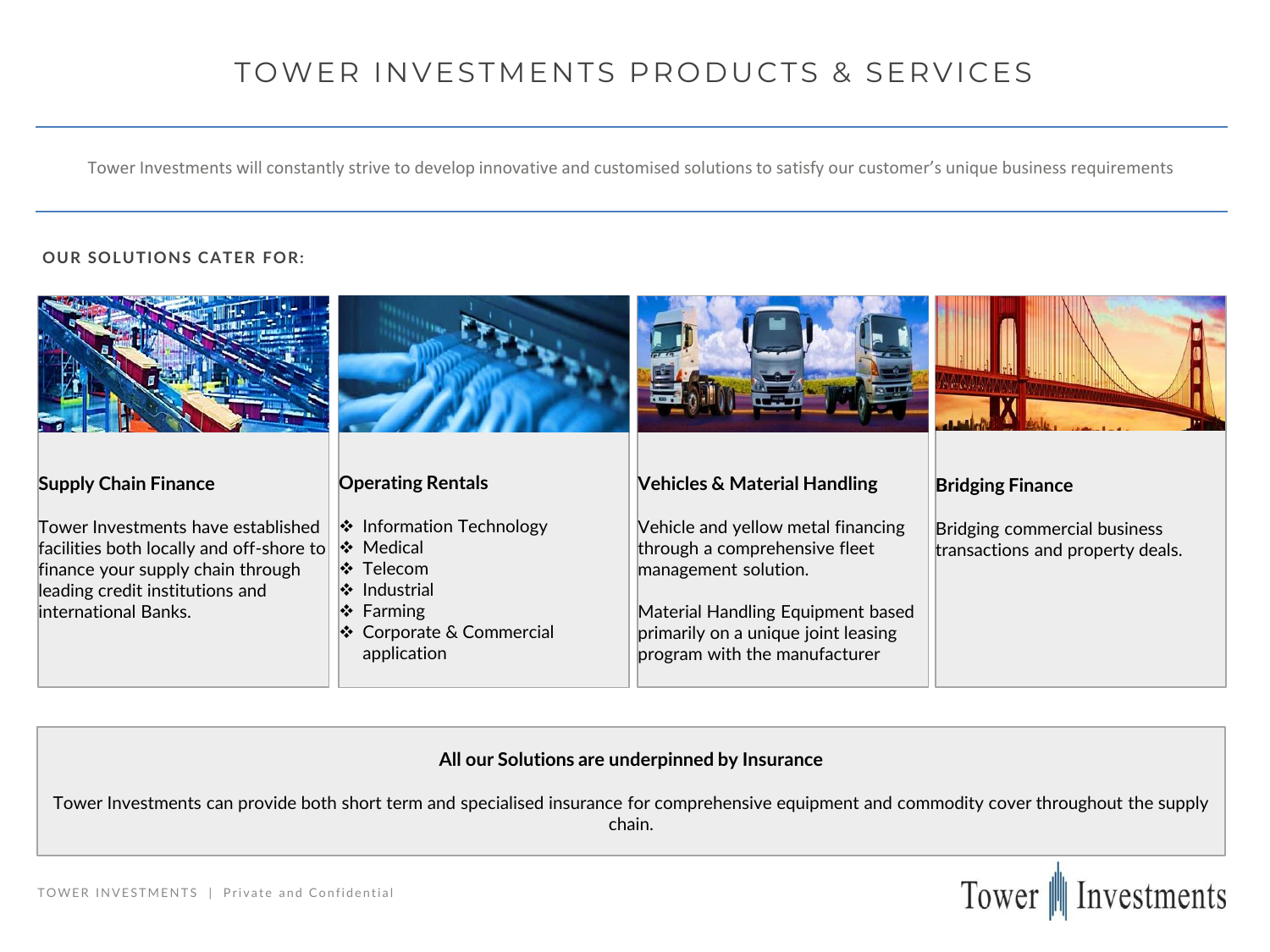# TOWER INVESTMENTS LEASING OPTIONS

If it appreciates, buy it  $\quad - \quad$  But if it depreciates, finance it

#### **WHY ASSET BASED RENTALS**

- **TAX DEDUCTIBLE** Treated as an operating expense; in other words it is off balance sheet. Cash purchases of assets must be capitalized and depreciated over prescribed periods. Operating Leases are not restricted by CAPEX or Budget approvals;
- **PASSIVE ASSETS** Rentals don't directly contribute to generating or influencing a company's profit margin. If capitalised, a company's profit margin and various other financial ratios are however directly and negatively affected of which the most sensitive one surely is dividends to the shareholder.
- **REDIRECT CASH TO INCOME** Allows customers to redirect their cash to income generating assets, projects, property, etc. rather than assets that depreciate in value, whilst at the same time spreading the cost of the rented equipment over it's useful life. Rentals provide Cash Flow Certainty - Monthly payments are fixed throughout the term of the agreement enabling you to effectively understanding your exact costs associated to your company's infrastructure.;
- **FLEXIBILITY** Our rental options allow for a myriad of different structures and end-of-term options. Rentals also provide for the added flexibility of component upgrades or changing only selected items during the term of a rental agreement without penalty.
- **EASIER ADMINISTRATION** Because we provide extended payment terms and an online asset monitoring and tracking web-site CREST Management Systems, it makes administration that much easier.













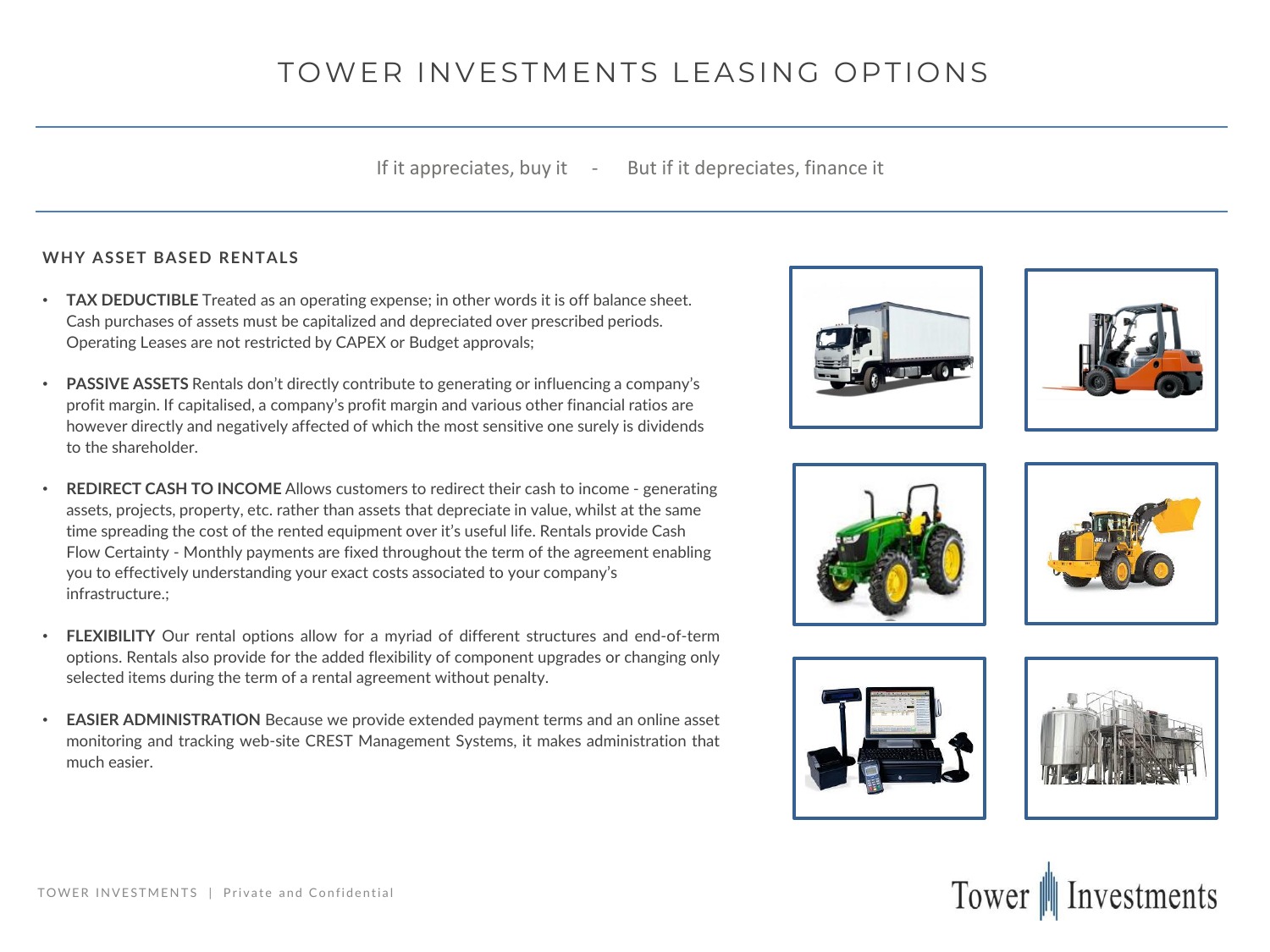## TOWER INVESTMENTS FUNDING EXAMPLES

Tower Investments will constantly strive to develop innovative and customised solutions to satisfy our customer's unique business requirements.

### **OUR SOLUTIONS HAVE CATERED FOR:**

| <b>SPARO</b>                               | Assets under management of R 54,794,257<br>Predominantly IT Equipment on Lease Agreement - Rental Managed Services  |
|--------------------------------------------|---------------------------------------------------------------------------------------------------------------------|
| Tongaat Hulett                             | Assets under management of R 437,410,036<br>Trade Finance procurement of commodities - Payables Service Agreement   |
| éducor<br><b>DREAM   BELIEVE   ACHIEVE</b> | Assets under management of R 163,897,997<br>Predominantly IT Equipment on Lease Agreement - Master Rental Agreement |
| <b>Tiger Brands</b>                        | Accots under management of <b>P 110 000 000</b>                                                                     |

Assets under management of **R 110,000,000** 

Trade Finance procurement of commodities – **Consignment & Stock Monitoring** 

**Agreement**